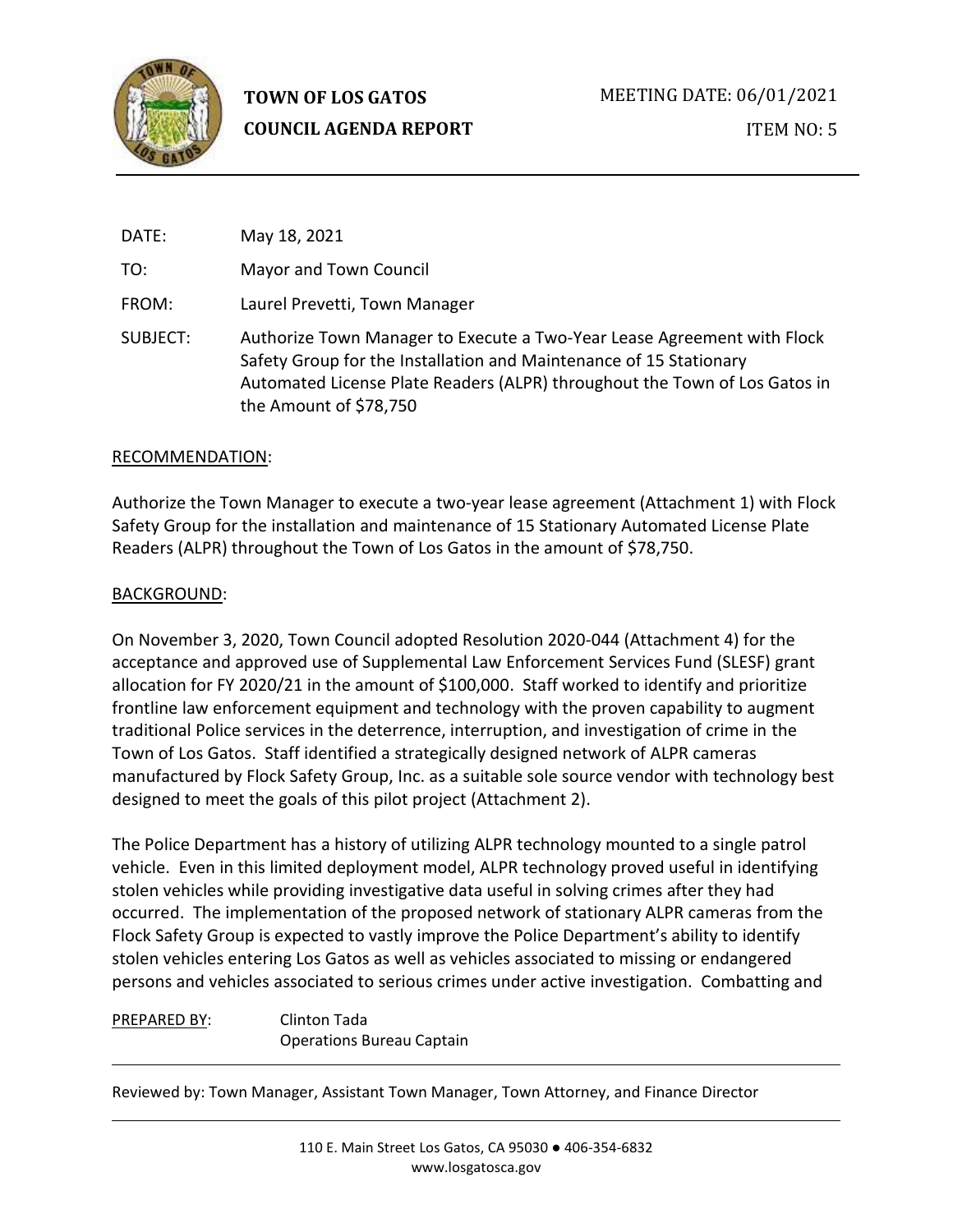# PAGE **2** OF **4**

SUBJECT: Authorize Town Manager to Execute a Two-Year Lease Agreement with Flock Safety Group for the Installation and Maintenance of 15 Stationary Automated License Plate Readers (ALPR) throughout the Town of Los Gatos in the Amount of \$78,750 DATE: May 18, 2021

## BACKGROUND (continued):

deterring property crimes, specifically residential, vehicle and commercial burglary were key concerns identified through Police Department interaction with the community.

## DISCUSSION:

The Flock Safety ALPR System consists of a deployment of strategically placed cameras throughout an area to provide greater coverage and detailed information for law enforcement to assist as a crime deterrent and investigative tool (Attachment 3). This proposed pilot program would include 15 cameras positioned throughout the Town at key ingress and egress locations. These locations were collectively identified by staff and the Flock Safety deployment team as major thoroughfares and intersections which provide the optimum effectiveness in capturing ALPR data from a public right of way. The ALPR cameras would be positioned to capture the objective data available through an image of the rear of the vehicle only and not data or images of the occupant(s) of the vehicle. These data are then compared with a national law enforcement Criminal Justice Information Services (CJIS) database to determine if the vehicle is stolen, associated to a missing person, or wanted as evidence in a serious felony investigation. If a match is made, the Flock Safety system immediately provides a mobile notification alert to the Officer's Mobile Dispatch Computer (MDC) with the vehicle information and last captured ALPR location. The system captures still images only and no streaming video or audio clips.

Flock Safety presented staff with a functional and effective plan to deploy ALPR cameras throughout the community. The Flock program is an all-inclusive model for deploying the ALPR cameras. They are the sole provider of the comprehensive, monitoring, processing, and machine vision services which integrate with the Flock Safety camera. Other ALPR manufacturers would require the Town to purchase the equipment and a service plan. In addition, Flock Safety has an integrated partnership with Axon Enterprises Inc. for which the Police Department has already established agreements with Axon for other equipment and service needs.

The additional benefits of the Flock Safety ALPR System are that they charge an annual flat lease fee per camera of \$2,500, which is wireless, free of infrastructure setup, with the option for solar or direct power access. They also include a two-year warranty, Criminal Justice Information Services (CJIS) compliant cloud-based hosting systems, unlimited individual user licenses, ongoing software enhancements, camera setup, mounting, shipping, handling, and cellular connection. The Flock Safety lease program frees the Town from the burden of costly equipment maintenance and replacement expenditures.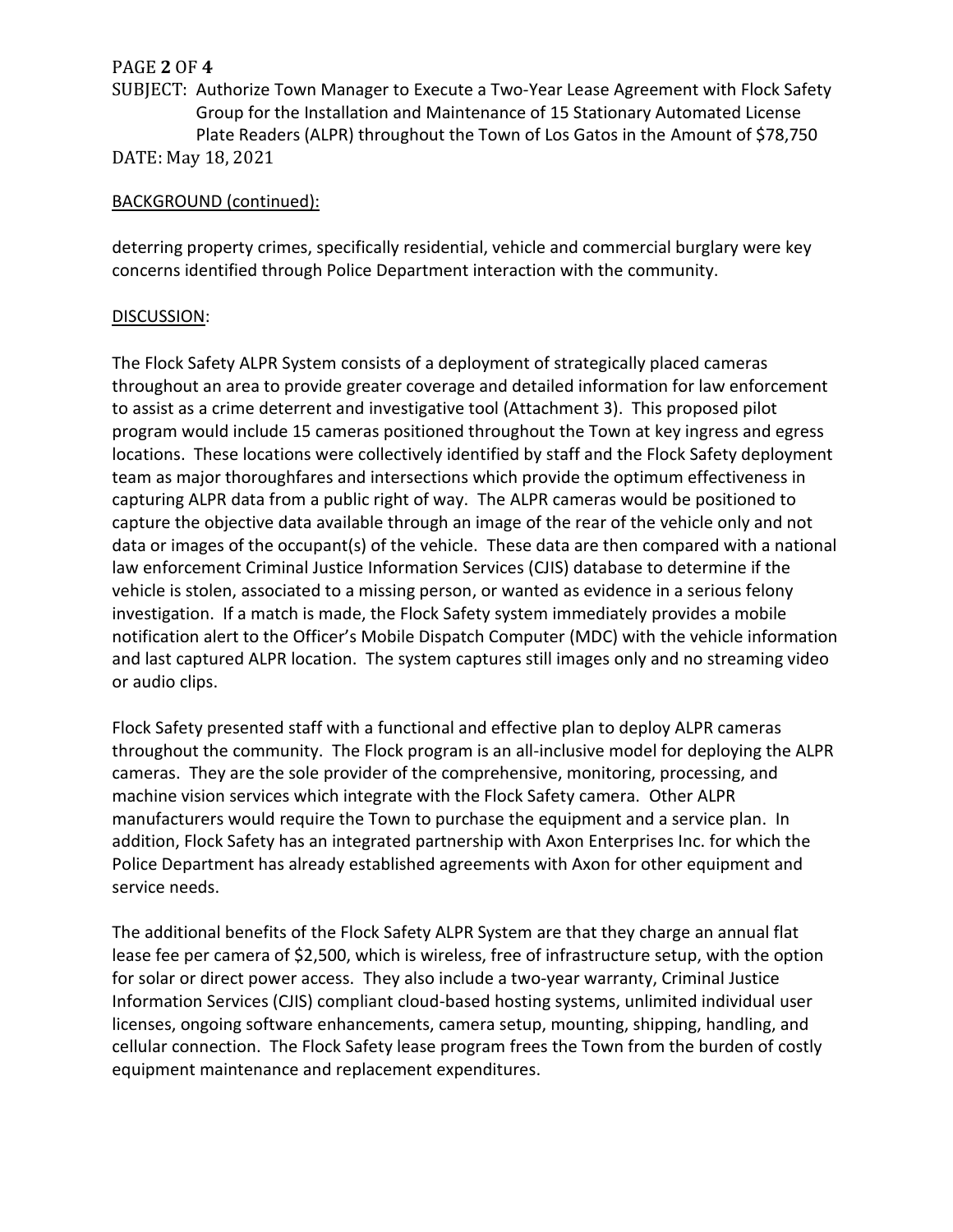# PAGE **3** OF **4**

SUBJECT: Authorize Town Manager to Execute a Two-Year Lease Agreement with Flock Safety Group for the Installation and Maintenance of 15 Stationary Automated License Plate Readers (ALPR) throughout the Town of Los Gatos in the Amount of \$78,750 DATE: May 18, 2021

## DISCUSSION (continued):

Flock Safety allows for cancellation of services and lease agreement at any time without cause. Flock Safety's data retention and data privacy access policies provide strict individual user access, a limited thirty (30) day data search capability and is able to provide full audit logs compliant with Federal and State legislation. If authorized, the Police Department will implement revisions to current ALPR policies in accordance with Flock Safety, state guidelines, best practices and the Town's retention policy.

The Flock Safety ALPR camera system is being utilized by more than 210 Police Departments across the United States and in California. In the immediate Bay Area, Milpitas, San Mateo, Atherton, Piedmont, San Ramon, Walnut Creek, and Livermore have implemented stationary Flock Safety ALPR cameras throughout their cities. These jurisdictions have seen positive results in suppressing crime before it occurs and utilizing the ALPR as an investigative tool to assist with investigative leads to apprehending criminals.

On May 11, 2021, the Police Department and staff from the Flock Safety Group held a public meeting attended by more than 50 community residents and stakeholders. The feedback from meeting participants was unanimously positive for the adoption of this technology for the purpose of deterring and solving crime. Neighborhood Watch Groups and individual Homeowners' Associations within Town have also proactively taken steps in working with Flock Safety on private individual purchases of the Flock Safety ALPR cameras.

At the end of the two-year lease period, staff plans to reassess the pilot program results and determine whether to recommend continuation or discontinuation of future funding for the program.

#### CONCLUSION:

Authorize the Town Manager to execute a two-year lease agreement with Flock Safety Group for the installation and maintenance of fifteen Automated License Plate Reader cameras utilizing existing funds in the amount of \$78,750 from the Supplemental Law Enforcement Services Fund (SLESF), programmed in the Police Department budget.

#### ALTERNATIVES:

Alternatively, the Town Council could request a reduction of this ALPR pilot program to a oneyear agreement with Flock Safety which would reduce the total cost of the project to \$41,250 for one year. Staff believes that a two-year pilot program with this technology would provide an adequate amount of time for full evaluation of the system's ability and effectiveness.